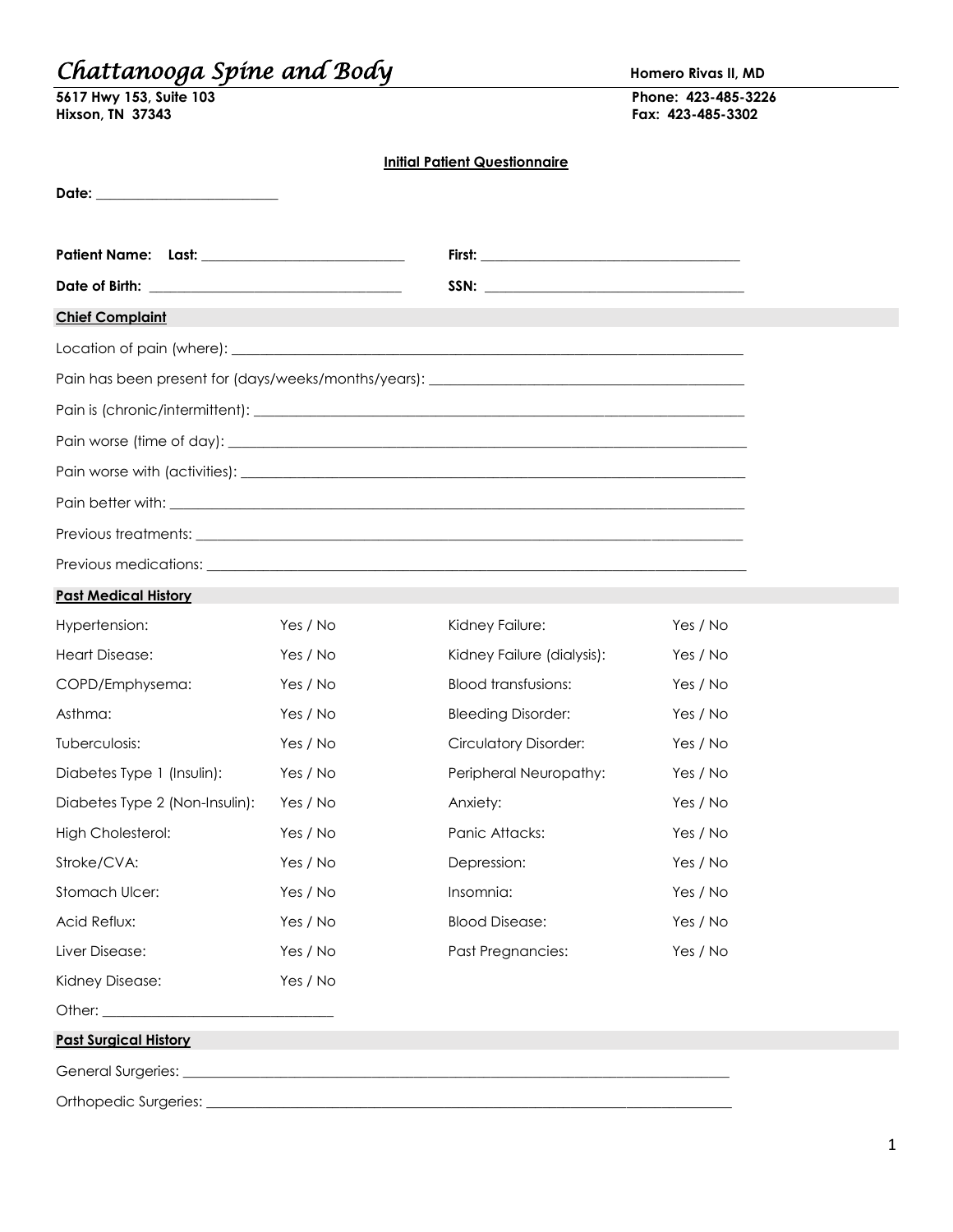| <b>Hopitalizations</b>                                                                                                                                                                                                               |                                           |                        |
|--------------------------------------------------------------------------------------------------------------------------------------------------------------------------------------------------------------------------------------|-------------------------------------------|------------------------|
|                                                                                                                                                                                                                                      |                                           |                        |
|                                                                                                                                                                                                                                      |                                           |                        |
|                                                                                                                                                                                                                                      |                                           |                        |
| <b>Family History</b>                                                                                                                                                                                                                |                                           |                        |
| Father: Living-Yes / No Cause of Death: ________________                                                                                                                                                                             |                                           | Age: _________________ |
|                                                                                                                                                                                                                                      |                                           |                        |
| Mother: Living-Yes / No Cause of Death: ________________                                                                                                                                                                             |                                           | Age: _________________ |
| Medical History: New York 1997 (1997) 2008 12:00:00 12:00:00 12:00:00 12:00:00 12:00:00 12:00:00 12:00:00 12:0                                                                                                                       |                                           |                        |
|                                                                                                                                                                                                                                      |                                           |                        |
|                                                                                                                                                                                                                                      |                                           |                        |
|                                                                                                                                                                                                                                      |                                           |                        |
| Medical History: <u>New York: New York: New York: New York: New York: New York: New York: New York: New York: New York: New York: New York: New York: New York: New York: New York: New York: New York: New York: New York: New </u> |                                           |                        |
| <b>Social History</b>                                                                                                                                                                                                                |                                           |                        |
| Marital Status: Married / Single / Divorced / Separated / Widowed                                                                                                                                                                    |                                           | Number of Children:    |
| Living Situation: Alone / Spouse / Family / Friend(s)                                                                                                                                                                                |                                           |                        |
| Level of Education: No school / High School / GED / Some College / College Graduate / Post Graduate                                                                                                                                  |                                           |                        |
| <b>Tech School</b>                                                                                                                                                                                                                   |                                           |                        |
| Tobacco Use (Cigarettes, Cigars, Chew/Dip): ___ (cigarettes / packs) per _____ (day / week / month)                                                                                                                                  |                                           |                        |
| Alcohol Use: ______ Drinks per: Day / Week / Month / Rarely / Never                                                                                                                                                                  |                                           |                        |
| Recreational Drug Use:                                                                                                                                                                                                               |                                           |                        |
| Kind of Home: House / Apartment / Manuf. Home / Condo / Assist. Living                                                                                                                                                               |                                           |                        |
| Number of stories in home: _________                                                                                                                                                                                                 | Number of steps to enter home: __________ |                        |
| <b>Work Status (as described by patient)</b>                                                                                                                                                                                         |                                           |                        |
| Working: Full-time regular / Full-time modified / Part-time regular / Part-time modified                                                                                                                                             |                                           |                        |
| Occupation: experience of the state of the state of the state of the state of the state of the state of the state of the state of the state of the state of the state of the state of the state of the state of the state of t       |                                           |                        |
| Self-employed / Homemaker / Retired / Disabled / Unemployed / Fired / Laid off/ Student / Stopped work because of pain                                                                                                               |                                           |                        |
| <b>Current Medications</b>                                                                                                                                                                                                           |                                           |                        |
| Name                                                                                                                                                                                                                                 | Dosage (mg)                               | Times/day              |
| 1.                                                                                                                                                                                                                                   |                                           |                        |
| 2.<br><u> 1990 - Johann Barbara, martin a</u>                                                                                                                                                                                        |                                           |                        |
| 3.                                                                                                                                                                                                                                   |                                           |                        |

4.  $\frac{1}{\sqrt{2\pi}}$ 

 $5.$   $\qquad \qquad \qquad$ 

| I<br>I  |
|---------|
| I<br>۰. |
|         |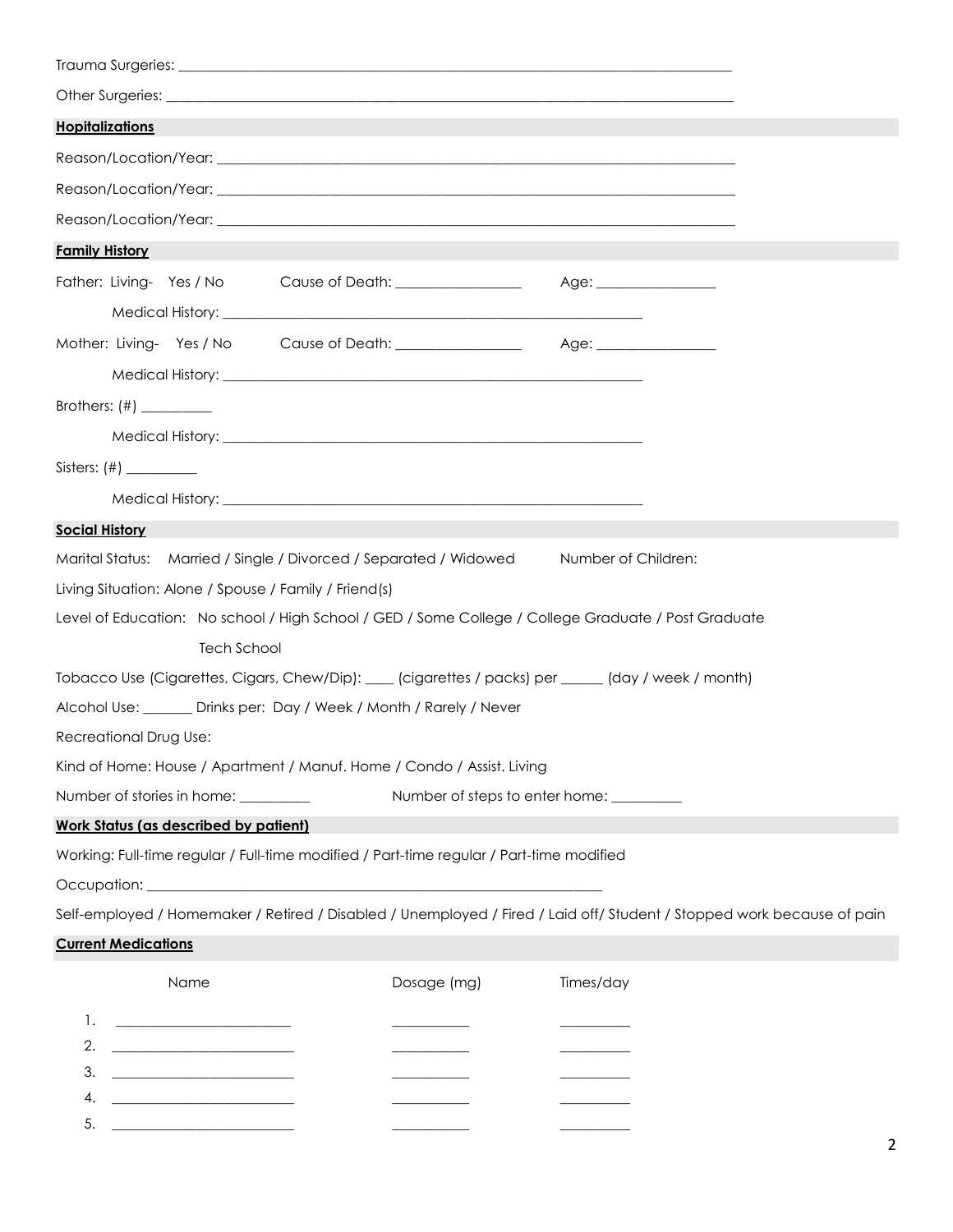| 8.                              | <u> 1989 - Johann Barn, mars and de Brasil</u> |  |
|---------------------------------|------------------------------------------------|--|
| 9. $\qquad$                     |                                                |  |
|                                 |                                                |  |
| $11.$ <u>__________________</u> |                                                |  |
|                                 |                                                |  |
| 13.                             |                                                |  |
|                                 |                                                |  |

### **Allergies**

| Medicatior |  |
|------------|--|
|            |  |

n Reaction Type

|    | $\mathcal{A}$ .                                                                                                                                                                                                                      |  |
|----|--------------------------------------------------------------------------------------------------------------------------------------------------------------------------------------------------------------------------------------|--|
| 5. | <u> 1989 - Johann Harry Harry Harry Harry Harry Harry Harry Harry Harry Harry Harry Harry Harry Harry Harry Harry Harry Harry Harry Harry Harry Harry Harry Harry Harry Harry Harry Harry Harry Harry Harry Harry Harry Harry Ha</u> |  |

## **Other Allergies**

| Betadine:      | Yes / No | X-ray Contrast: Yes / No |          |
|----------------|----------|--------------------------|----------|
| Steroids:      | Yes / No | Latex:                   | Yes / No |
| Adhesive Tape: | Yes / No | Lidocaine:               | Yes / No |

Other:  $\rule{1em}{0.15mm}$ 

### **Review of Systems**

| General:                     |          | Eyes:                          |          |
|------------------------------|----------|--------------------------------|----------|
| Recent loss of appetite      | Yes / No | Blurred/double vision          | Yes / No |
| Recent unplanned weight loss | Yes / No | <b>Worsening Vision</b>        | Yes / No |
| Fevers, chills, or sweats    | Yes / No | Glaucoma                       | Yes / No |
| Fatique                      | Yes / No | Cataracts                      | Yes / No |
|                              |          | Contacts / Glasses             | Yes / No |
| Ear, Nose, and Throat:       |          | Cardiovascular:                |          |
| Ringing in ears              | Yes / No | Chest pain                     | Yes / No |
| Worsening in hearing         | Yes / No | Fainting spells                | Yes / No |
| Difficulty swallowing        | Yes / No | Palpitations                   | Yes / No |
| Frequent nose bleeds         | Yes / No | Shortness of breath w/exertion | Yes / No |